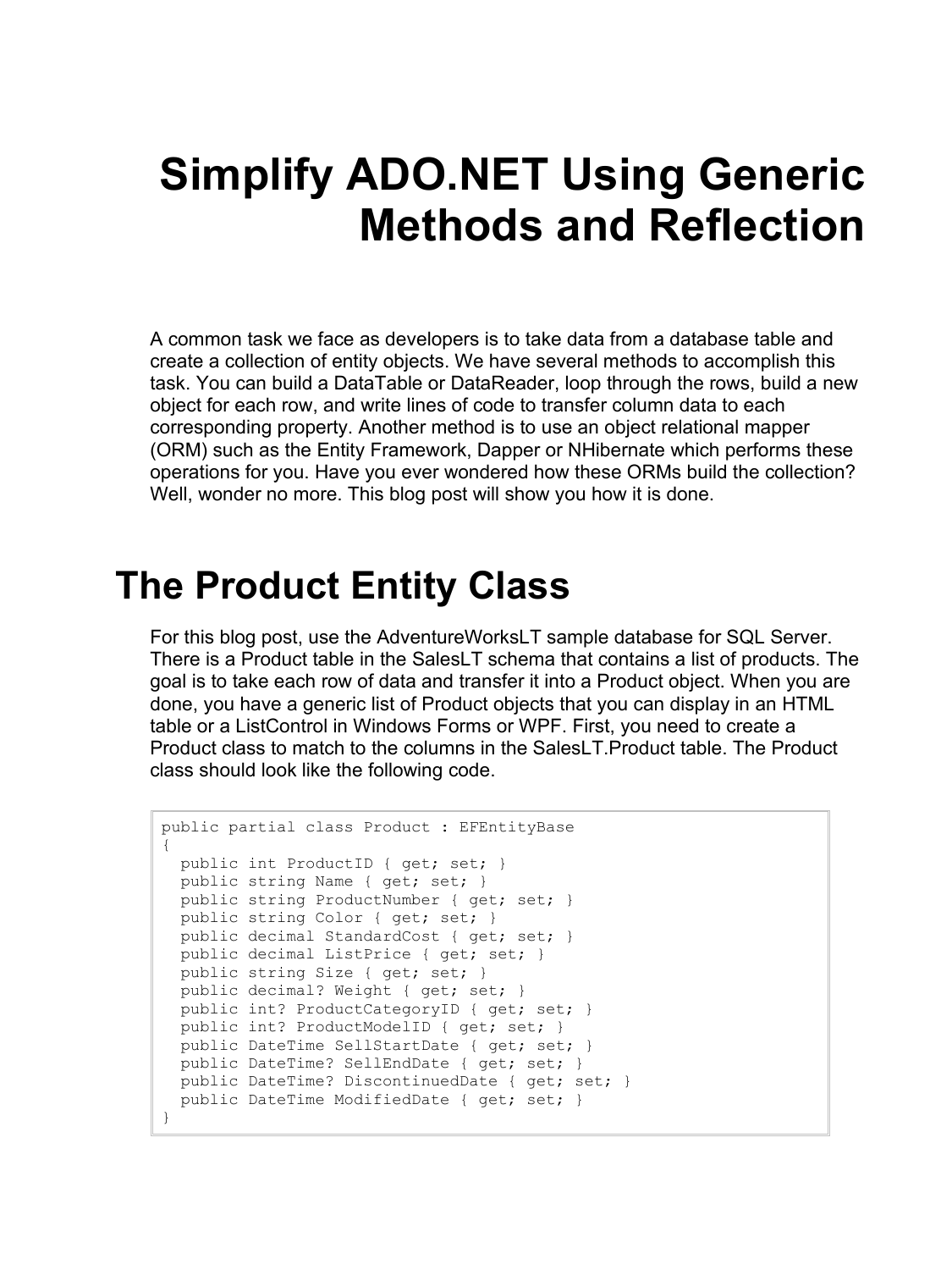## **Read Data Using a SqlDataReader**

The fastest method to read data from a database table is to use the SqlDataReader class. The ExecuteReader() method on a SqlCommand object returns a SqlDataReader object which is a fast, forward-only cursor. Add a method named GetProducts()to read a set of rows from a table in SQL Server and translate that data into a generic list of entity classes as shown in the code below.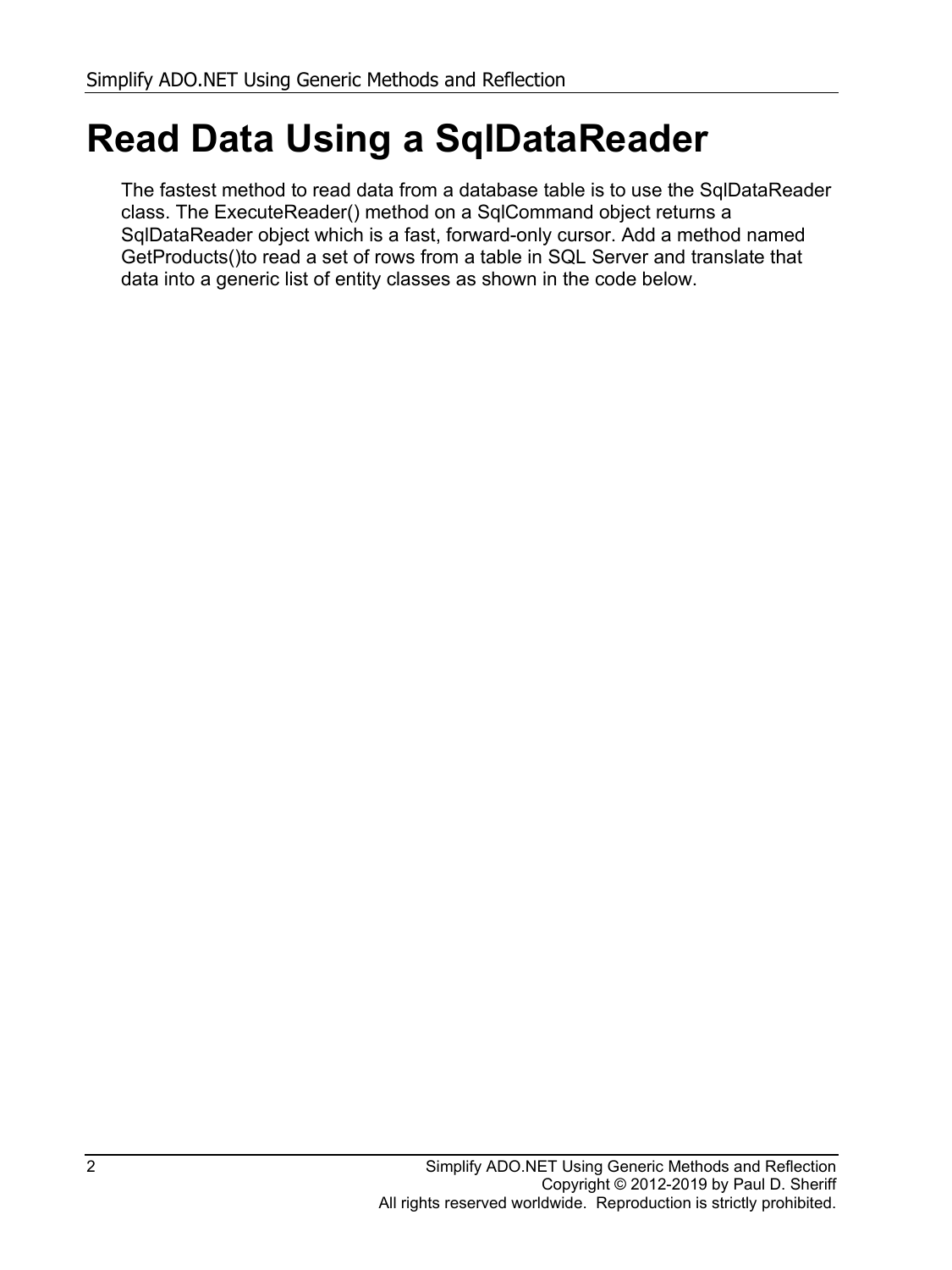```
public List<Product> GetProducts()
{
 List<Product> ret = new List<Product>();
   // Create a connection
  using (SqlConnection cnn = 
            new SqlConnection(AppSettings.ConnectionString)) {
     // Create command object
     using (SqlCommand cmd = 
              new SqlCommand("SELECT * FROM SalesLT.Product", cnn)) {
       // Open the connection
       cnn.Open();
       using (SqlDataReader dr =
           cmd.ExecuteReader(CommandBehavior.CloseConnection)) {
         while (dr.Read()) {
           ret.Add(new Product
{
            // NOTE: GetFieldValue() does not work on nullable fields
             ProductID = dr.GetFieldValue<int>(
              dr.GetOrdinal("ProductID")),
             Name = dr.GetFieldValue<string>(
               dr.GetOrdinal("Name")),
             ProductNumber = dr.GetFieldValue<string>(
              dr.GetOrdinal("ProductNumber")),
             Color = dr.IsDBNull(dr.GetOrdinal("Color")) 
               ? (string)null : Convert.ToString(dr["Color"]),
             StandardCost = dr.GetFieldValue<decimal>(
              dr.GetOrdinal("StandardCost")),
             ListPrice = dr.GetFieldValue<decimal>(
              dr.GetOrdinal("ListPrice")),
             Size = dr.IsDBNull(dr.GetOrdinal("Size")) 
               ? (string)null : Convert.ToString(dr["Size"]),
             Weight = dr.IsDBNull(dr.GetOrdinal("Weight"))
               ? (decimal?)null : Convert.ToDecimal(dr["Weight"]),
             ProductCategoryID = dr.IsDBNull(
               dr.GetOrdinal("ProductCategoryID")) ? (int?)null 
               : Convert.ToInt32(dr["ProductCategoryID"]),
             ProductModelID = dr.IsDBNull(
               dr.GetOrdinal("ProductModelID")) ? (int?)null
               : Convert.ToInt32(dr["ProductModelID"]),
             SellStartDate = dr.GetFieldValue<DateTime>(
              dr.GetOrdinal("SellStartDate")),
             SellEndDate = dr.IsDBNull(dr.GetOrdinal("SellEndDate"))
               ? (DateTime?)null 
               : Convert.ToDateTime(dr["SellEndDate"]),
             DiscontinuedDate = dr.IsDBNull(
               dr.GetOrdinal("DiscontinuedDate")) ? (DateTime?)null
               : Convert.ToDateTime(dr["DiscontinuedDate"]),
             ModifiedDate = dr.GetFieldValue<DateTime>(
              dr.GetOrdinal("ModifiedDate")),
           });
         }
       }
     }
   }
```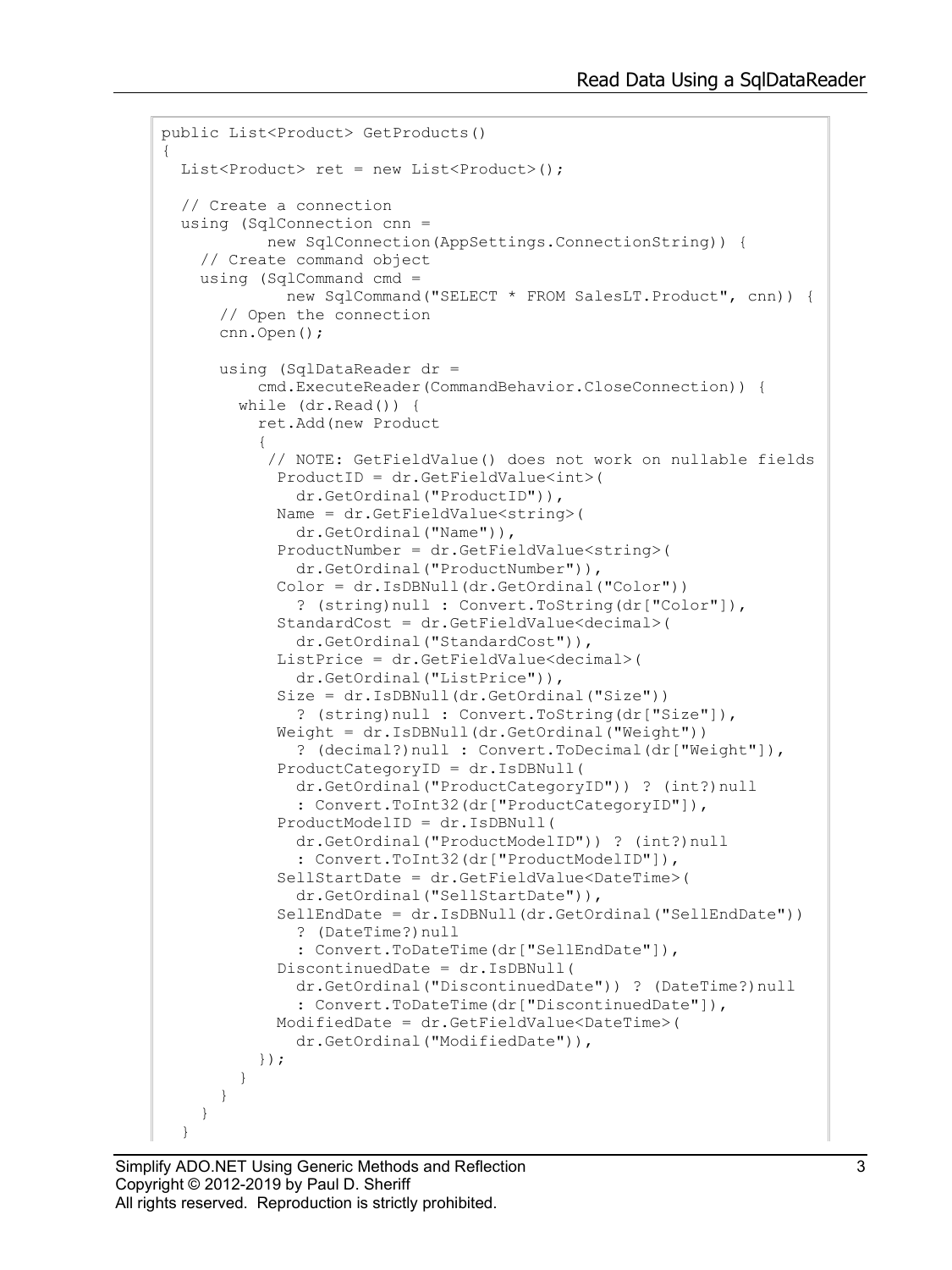```
 return ret;
}
```
The code above creates a SqlConnection object and a SqlCommand object in order to submit a SELECT statement to the AdventureWorksLT database and read all rows and columns from the Product table. The ExecuteReader() method returns a fast, forward-only cursor in the form of a SqlDataReader. Loop through each row using the Read() method and each time through the loop, add a new Product object to a generic List<Product> collection.

When you read each column from the data reader, you need to know if the property is defined as a nullable type. If it is not a nullable type, call the GetFieldValue() method to read the value in the field as shown below.

```
ProductID = dr.GetFieldValue<int>(dr.GetOrdinal("ProductID"))
```
If the field is a nullable type, check for a null value and either put a null value into the field, or read the data and convert it into the appropriate type as shown in the following code snippet.

```
Color = dr.IsDBNull(dr.GetOrdinal("Color"))
              ? (string)null 
              : Convert.ToString(dr["Color"])
```
When there are no more rows, the data reader is closed and disposed of because it is wrapped into a using() block. The command and connection objects are also closed and disposed of because of being wrapped into using() blocks.

While the code shown above is not too much, think about if you need to write this code for every table in your database. Also, think about the amount of code you need to write and maintain each time a table is added, deleted, or changed. You can see that maintaining all this code can get overwhelming quickly. You can simplify the above code by using some generic methods and a little bit of .NET reflection.

## **Read Data Using Reflection**

Instead of writing the code to loop through the rows in the data reader and assigning the data in each column to the corresponding properties, you can make this code generic. The method below is the same as the one above, but instead of using all the code to take each column and transfer the data into each property, that code is made generic and moved into a ToList<T>() method. The ToList() method reads the columns from the DataReader and assumes the property names are the same name. Reflection is used to populate the properties with the column data.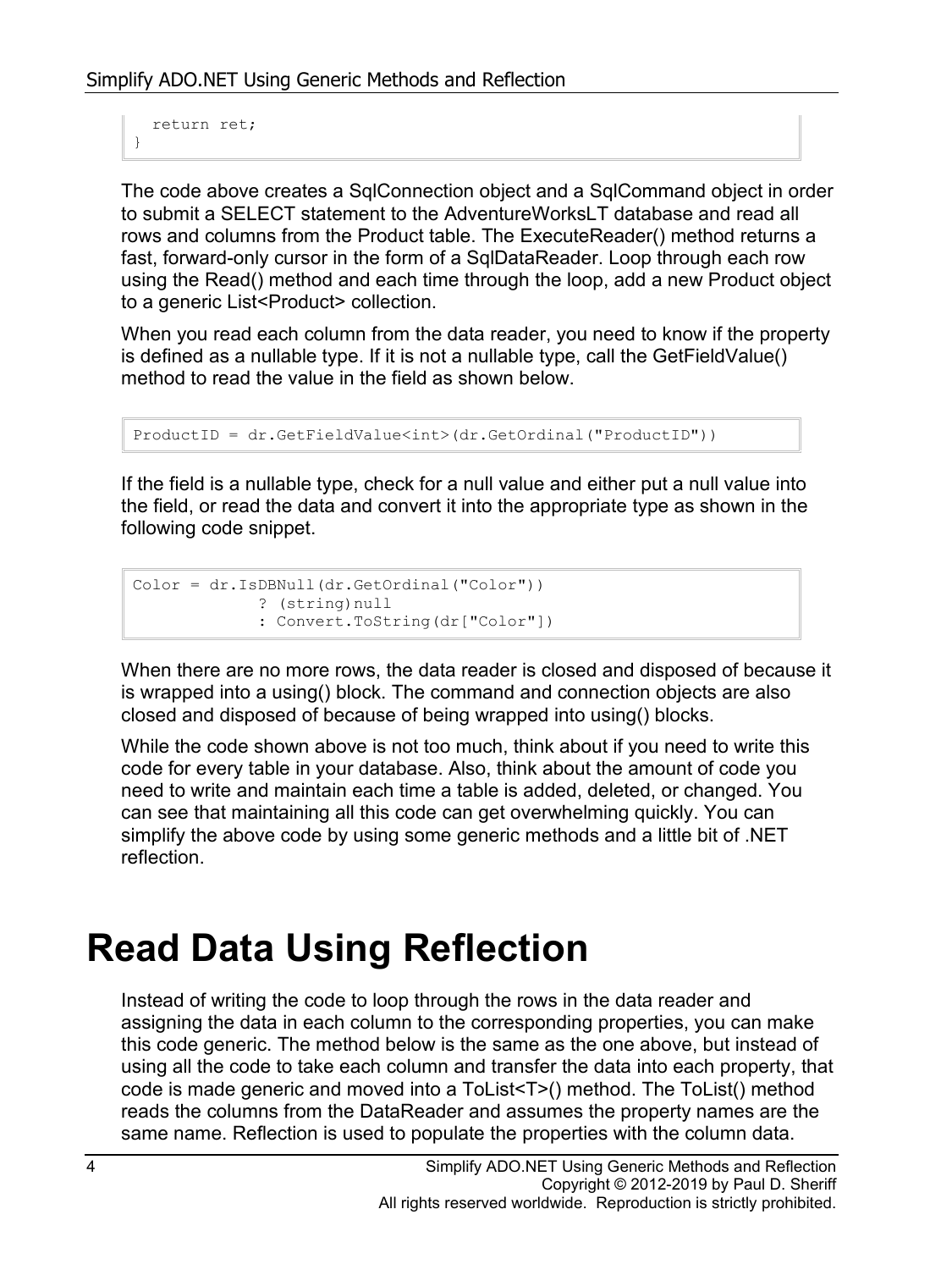```
public List<Product> GetProducts()
{
 List<Product> ret = new List<Product>();
   // Create a connection
   using (SqlConnection cnn = 
           new SqlConnection(AppSettings.ConnectionString)) {
     // Create command object
     using (SqlCommand cmd = 
        new SqlCommand("SELECT * FROM SalesLT.Product", cnn)) {
       // Open the connection
       cnn.Open();
       using (SqlDataReader dr =
          cmd.ExecuteReader(CommandBehavior.CloseConnection)) {
         ret = ToList<Product>(dr);
       }
     }
   }
   return ret;
}
```
#### **ToList() Method**

The ToList() method is a generic method that accepts any type of class you wish to fill with data from the DataReader object. The ToList() method calls the GetProperties() method on the Type class to get an array of PropertyInfo objects. Each PropertyInfo object contains information about each individual property in the Product class. Next, the code loops through all fields in the DataReader and determines if each field name is contained in the array of PropertyInfo objects. If the property is found, that PropertyInfo object is added to a generic list of PropertyInfo objects. This new list now just contains the list of columns to match to properties when looping through each row.

Loop through all rows in the DataReader using the Read() method. Create a new instance of the class passed in as T to this generic method using the CreateInstance() method of the Activator class. Loop through the list of columns found to match the properties and check to see if the data in that column contains a null or not. If the value is a null, set the property value to null, otherwise, read the column data and assign that to the property. Use the SetValue() property on the PropertyInfo object to assign the data as this is the fastest reflection method.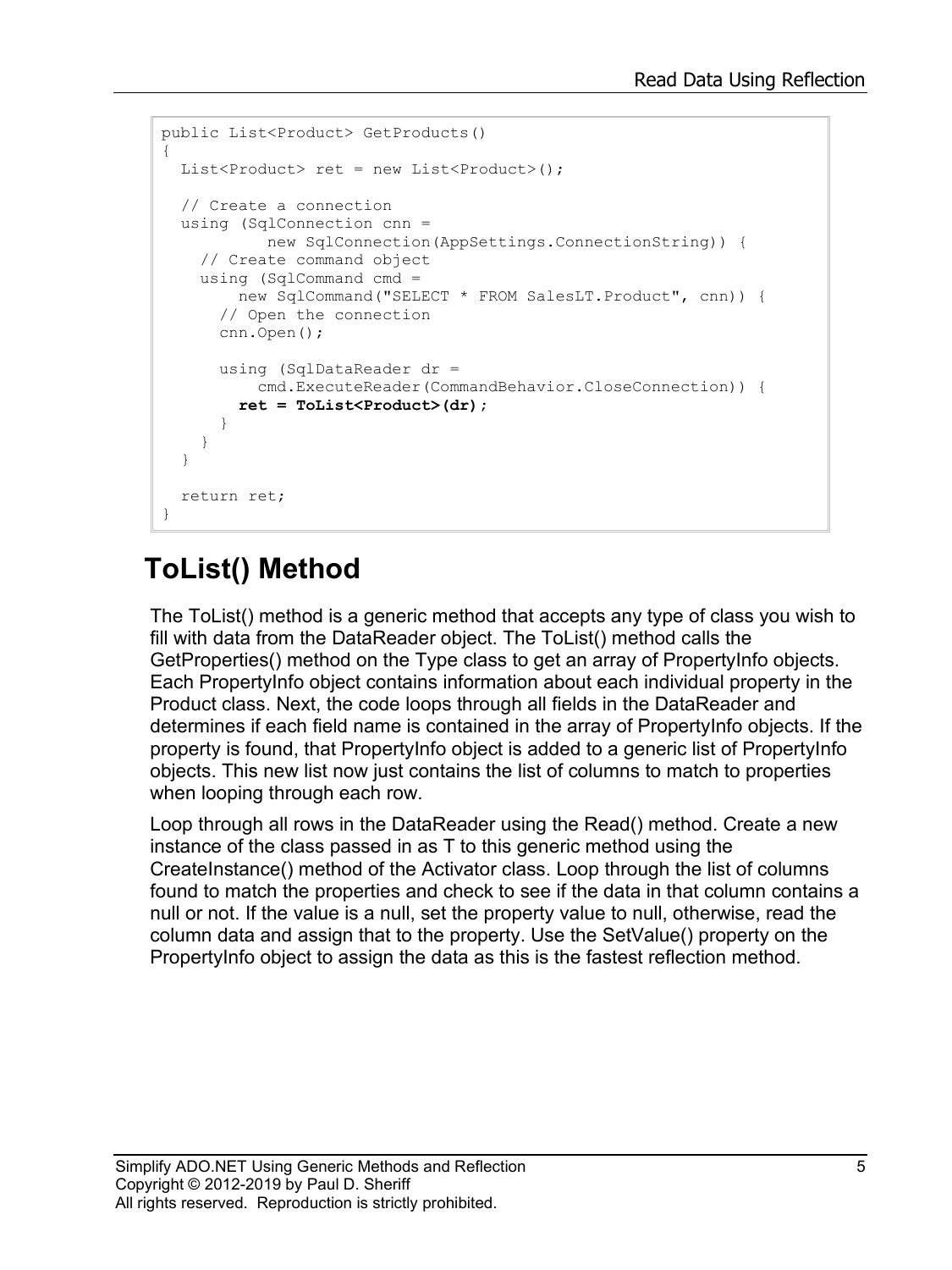```
public virtual List<T> ToList<T>(IDataReader rdr)
{
  List<T> ret = new List < T> ();
   T entity;
  Type typ = typeof(T);
   PropertyInfo col;
   List<PropertyInfo> columns = new List<PropertyInfo>();
   // Get all the properties in Entity Class
   PropertyInfo[] props = typ.GetProperties();
   // Loop through one time to map columns to properties
  // NOTES:<br>// Assu
  // Assumes your column names are the same name<br>// as your class property names
  // as your class property names<br>// Any properties not in the da
      Any properties not in the data reader column list are not set
  for (int index = 0; index < rdr. FieldCount; index++) {
     // See if column name maps directly to property name
    col = props.FirstOrDefault(c => c.Name == rdr.GetName(index));
    if (col != null) {
       columns.Add(col);
     }
   }
   // Loop through all records
   while (rdr.Read()) {
     // Create new instance of Entity
     entity = Activator.CreateInstance<T>();
     // Loop through columns to assign data
    for (int i = 0; i < columns. Count; i++) {
       if (rdr[columns[i].Name].Equals(DBNull.Value)) {
        columns[i].SetValue(entity, null, null);
       }
       else {
         columns[i].SetValue(entity, rdr[columns[i].Name], null);
 }
     }
     ret.Add(entity);
   }
   return ret;
}
```
**NOTE:** The ToList<T>() method assumes the property names and your column names in the table are the same. If you wish to use different names, then you need to add code to use the [Column] attribute.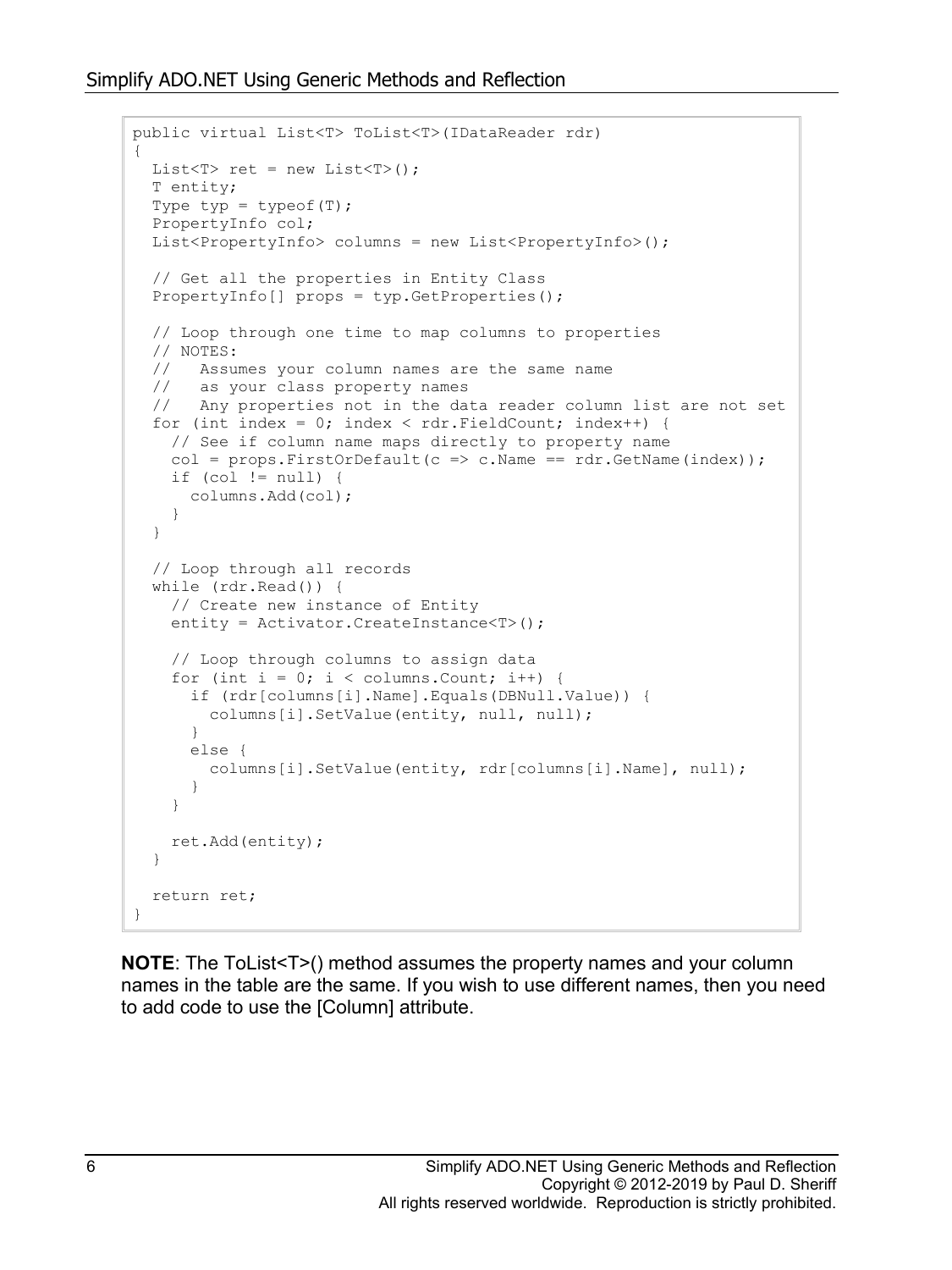### **Read Data Using Generic Method**

The code to create a SqlConnection and SqlCommand objects would be the same for any table you wish to read. The only things that change are the SQL string, the connection string, and the type of object to create. Thus, you can simplify the GetProducts() method even further by creating a GetRecords<T>() method that accepts the class to create a list of, the SQL string, and the connection string.

```
public List<Product> GetProducts()
{
 List<Product> ret = new List<Product>();
  ret = 
     GetRecords<Product>("SELECT * FROM SalesLT.Product",
                          AppSettings.ConnectionString);
   return ret;
}
```
#### **GetRecords() Method**

The GetRecords() method accepts the SQL string and connection string. It creates a List<T> collection variable called *ret*. It then builds the connection and command objects using the parameters passed in. It opens the connection and creates the SqlDataReader object. It calls the ToList<T>() method you looked at earlier to build the generic collection of objects. This collection is then returned from this method.

```
public List<T> GetRecords<T>(string sql, string connectionString)
{
   List<T> ret = new List<T>();
   // Create a connection
   using (SqlConnection cnn = new SqlConnection(connectionString)) {
     // Create command object
     using (SqlCommand cmd = new SqlCommand(sql, cnn)) {
       // Open the connection
       cnn.Open();
       using (SqlDataReader dr = 
         cmd.ExecuteReader(CommandBehavior.CloseConnection)) {
        ret = ToList<T>(dr);
       }
     }
   }
   return ret;
}
```